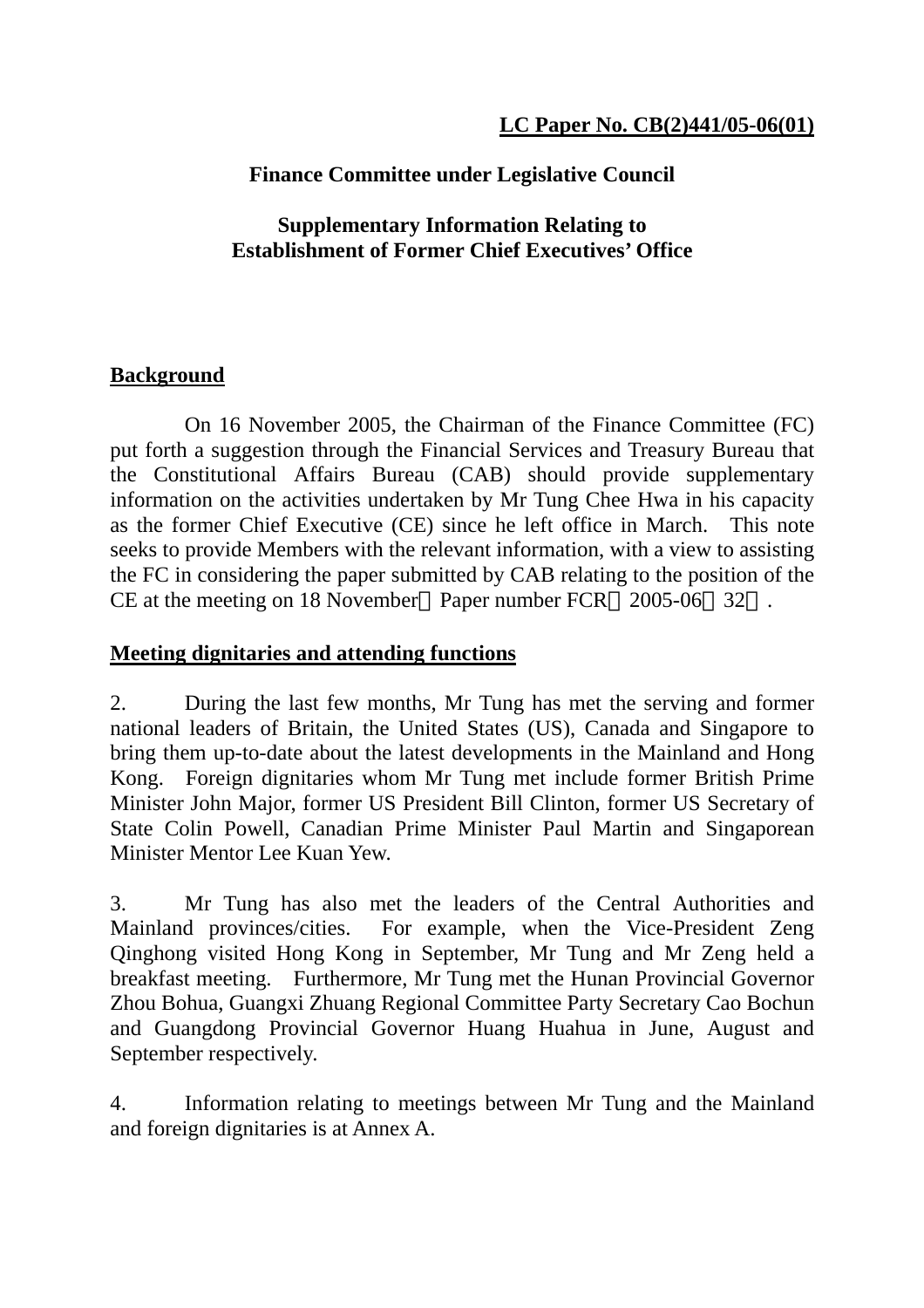5. At the same time, Mr Tung has been invited to attend a wide variety of functions, including charity events. For example, in June Mr Tung participated in the Lifeline Express Annual Fund-raising Dinner as an officiating guest. In September, Mr Tung took part in the Business Traveller Asia-Pacific Annual Charity Luncheon, and received on behalf of Save the Children Hong Kong the proceeds raised in the event.

6. Mr Tung has also participated in activities organised by local business, professional and political sectors. For example, in September Mr Tung took part in the reception of The Chinese Chamber of Commerce as well as the dinner organised by the Hong Kong News Executives' Association.

7. On promoting economic and trade ties between Hong Kong and Mainland, in September Mr Tung took part in the Ningbo/Hong Kong Economic Cooperation Forum and addressed the participants.

8. The US Californian Governor Arnold Schwarzenegger is currently leading a business delegation to visit Hong Kong. To strengthen communication and cooperation between the businessmen of California and Hong Kong, Mr Tung has lined up a group of local business leaders to hold a roundtable discussion meeting with the members of the Californian delegation on 18 November.

9. Information on the functions attended by Mr Tung is at Annex B.

Constitutional Affairs Bureau November 2005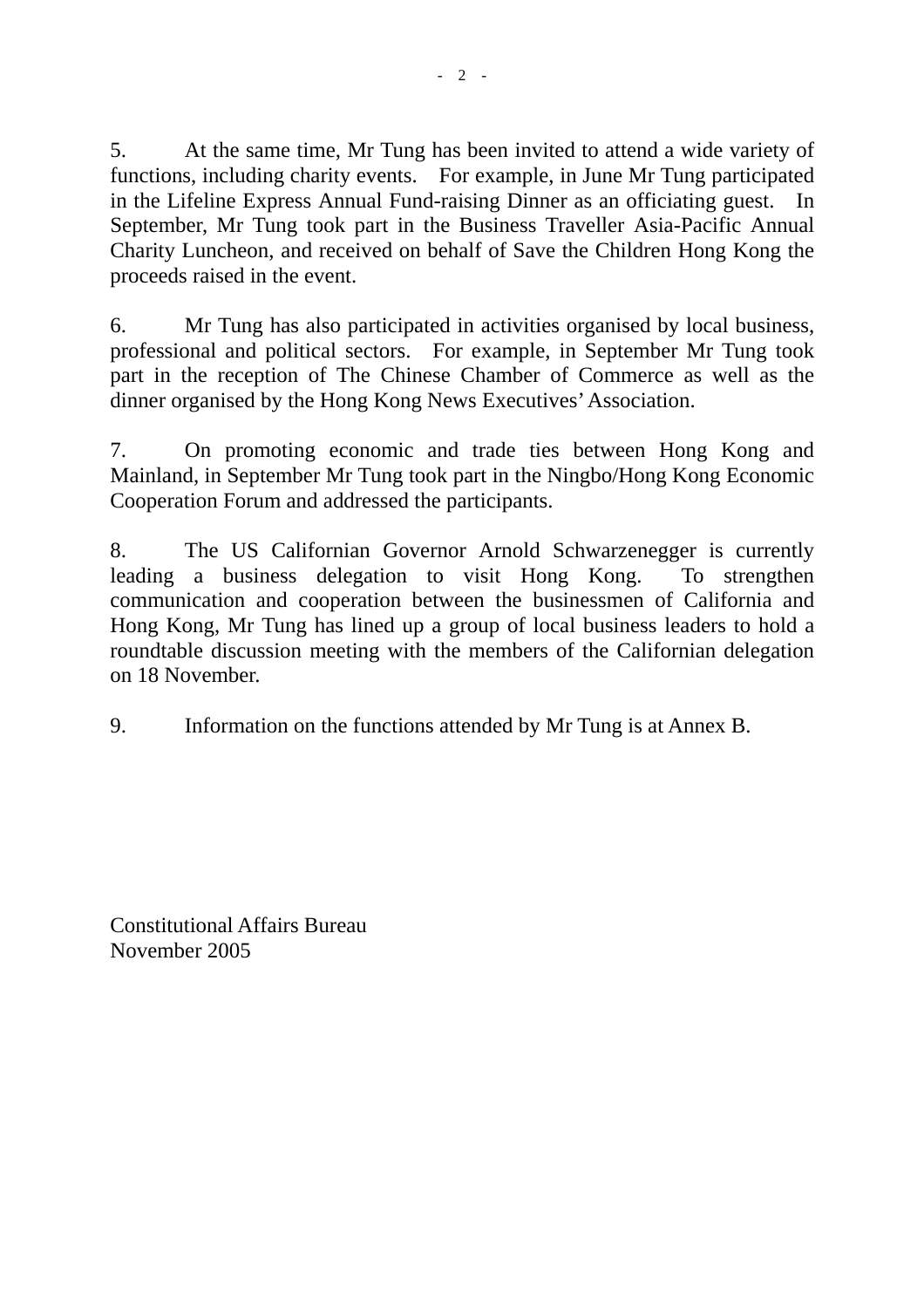#### **Annex A**

## **Meetings between former Chief Executive and Mainland and foreign dignitaries in past few months**

| <b>Meeting time</b> | Name of foreign dignitaries                                            |
|---------------------|------------------------------------------------------------------------|
| March 2005          | Former British Prime Minister John Major                               |
| March 2005          | <b>Canadian Prime Minister Paul Martin</b>                             |
| March 2005          | Singaporean Minister Mentor Lee Kuan Yew                               |
| June 2005           | Former Secretary of State Colin Powell                                 |
| June 2005           | Former United States Vice-President Dan Quayle                         |
| September 2005      | Former United States President Bill Clinton                            |
|                     |                                                                        |
| <b>Meeting time</b> | <b>Name of Mainland leaders</b>                                        |
| June 2005           | Hunan Provincial Governor Zhou Bohua                                   |
| June 2005           | State Council Vice-Premier Wu Yi                                       |
| August 2005         | Guangxi Zhuang Regional Committee Party<br><b>Secretary Cao Bochun</b> |
| September 2005      | <b>PRC Vice-President Zeng Qinghong</b>                                |
| September 2005      | Guangdong Provincial Governor Huang Huahua                             |